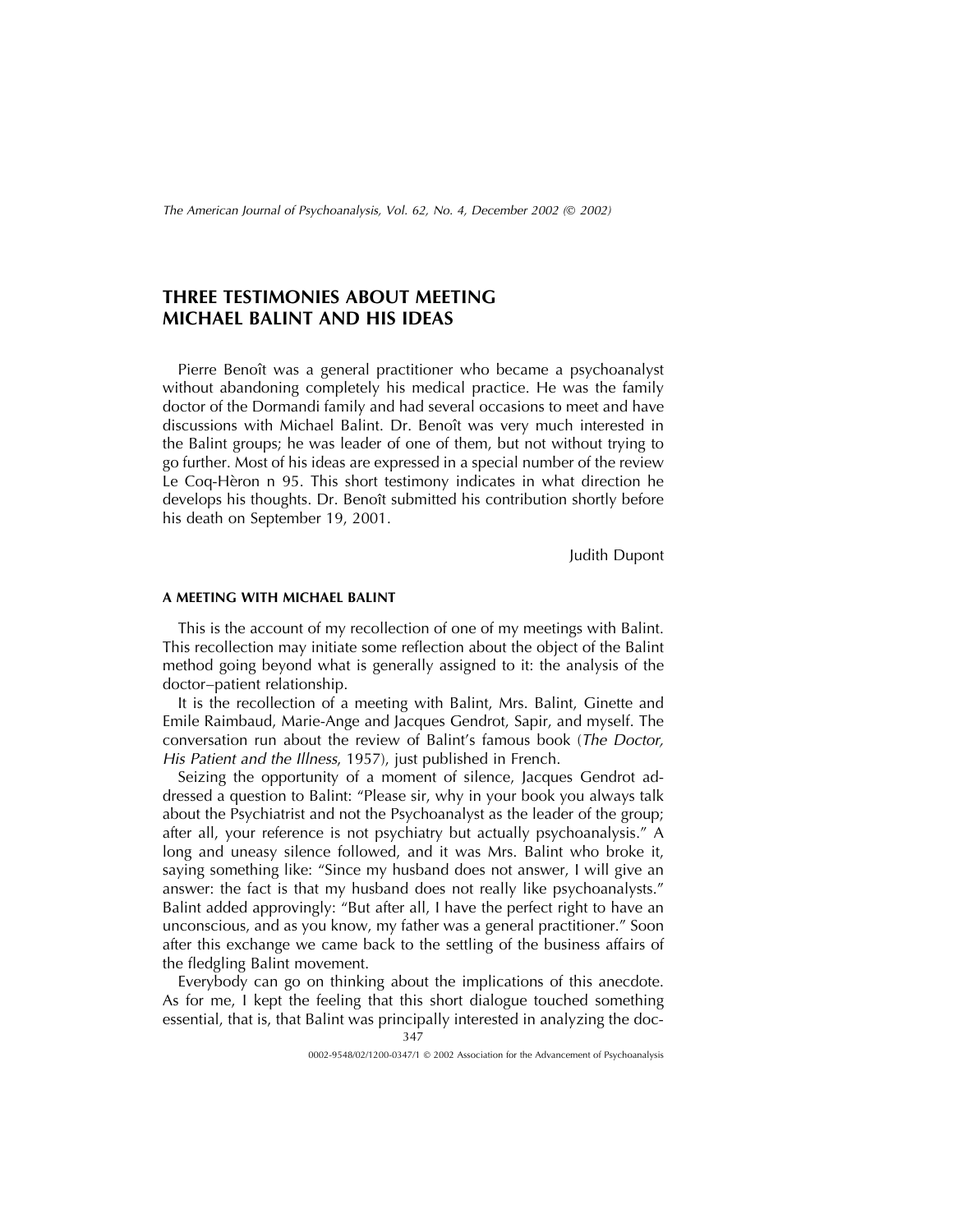#### **348 BENOIˆT, REVERZY, AND SUIED**

tor–patient relationship. He always tried to go further in the study of this relationship, putting first something essential: the relationship of the human being with medicine and with illness. Above all, in the Balint groups we are concerned with the scientific aspects of illnesses, the doctor's and patient's reactions to well tested treatments.

Pierre Benoît

Catherine Reverzy is a child psychiatrist and psychoanalyst. She reports here how she encountered Balint's theories.

#### **MEETING MICHAEL BALINT**

I met Michael Balint one day when I was browsing in a bookstore. It must have been in 1978. I had just finished my training as a child psychiatrist and was practicing psychotherapy involving the body in a hospital center for teachers with emotional difficulties. At that time, Balint's name was connected to group work, and I had no knowledge of his work on objects relations.

Balint's picture on the cover of the French translation of Basic Fault caught my attention. His smile was warm and magnetic, one of an open mind. Reading his book confirmed my intuition. I was taken in by Balint's clear style, and as I read the book I immediately plunged into the primary world of affective relations. Balint's sense of humor and profound benevolence toward patients came through loud and clear. I was also reassured by his flexible point of view, especially regarding the necessity of maintaining different schools of thought to cover the various needs of the clinician. I was also taken in by his modesty as a true searcher, as he would say: "We are still so ignorant!"

Michael Balint contributed to bringing me closer to psychoanalysis at a time when my interests and choices were taking me toward humanistic therapies. I progressed in reading him with astonishing ease in understanding. At last, I, a beginner, had access to a theory that corresponded to some aspects of my empirical practice during those years. For example, on accompanying patients in crisis situations without interrupting the therapeutic process, Balint would accept to feel like "sand and water," enabling the dyad to work through the experience at a later moment.

More recently, Michael Balint and Sándor Ferenczi were both my company in my work with teachers who had been victims of physical aggressions, who had lost face in front of their students, and as a consequence, struggled with narcissistic wounds. Balint helped me to find a distance in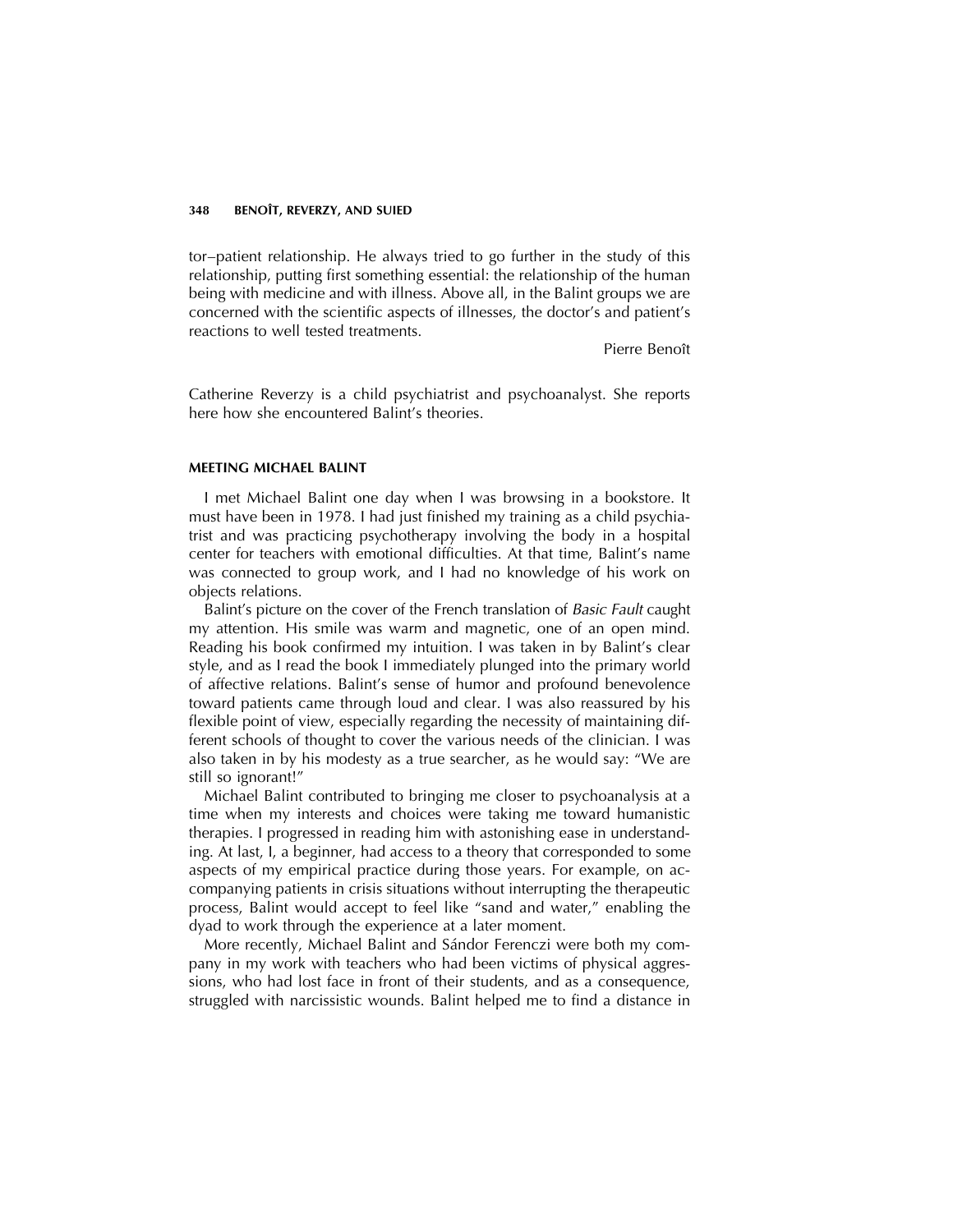these stressful situations by showing me how to return to the analytic setting.

I also discovered this wonderful essay, "Thrills and Regression," where Balint, with considerable originality, explores the components of physical risk taking and search of thrills at a time when open air sports were beginning to develop. From his point of view, those games that include fright, pleasure, and an optimistic hope to be safe, same as the Freudian Fort-Da play, seen in circus shows and fairs "from San Francisco to Bombay and from Alaska to New-Zeeland," already existed in the antic world. Those components were moods of philobatic and ocnophilic object relating, two words he wished to introduce in the theory, after he had taken the advice of a philologist! Why two new words? Only they could describe what he tried to point out in primary object relating: two ways of loving and being in the world and concerning a lot of life situations. I must admit that his proposition of how we find closeness and comfortable distance with others, society, theories, and institutions enchanted me. Balint gives the amusing example of Hillary's conquest of Mont Everest in 1953. We know that Queen Elizabeth ennobled the New Zealander alpinist for his feat. But was it possible to refuse such an honor? Balint mentions as well how philobatic navigators are in such a bad mood as soon as they have reached their port, already dreaming about their next trip. Thrills and regression has also inspired my work on the sense of adventure and bravery of women in extreme, dangerous situations, an essay that I am writing for the public at the moment, twenty years after I read "Thrills and Regression."

The work of Balint has above all brought me to the important discoveries of Sa´ndor Ferenczi and the Budapest School of Psychoanalysis and built my network of professional interests and affinities around this movement. I published the first medical thesis to be written on Ferenczi's work, in Geneva (1985), under the direction of Professor. Andre Haynal. I studied some of Ferenczi's main concerns as a medical doctor and psychiatrist, his social involvement, the desire to cure, the priority given to the clinic experience, the study of countertransference, the interest in the child as a victim of trauma, and his intuition about the therapeutic process of regression. These are some of the main themes throughout Ferenczi's writings, and we find them again in the work of Balint. I tried underline how Balint took Ferenczi's intuition concerning the growth potential in regression and theorized its therapeutic effects, especially concerning Ferenczi's Thalassa, as Balint spoke about the "regressive thalassic thrust." Since Balint's publications it is no longer possible to consider Thalassa as a separate part of Ferenczi's work but rather consider it as a central aspect of it.

To conclude, Balint's work is like a geographical map for me, offering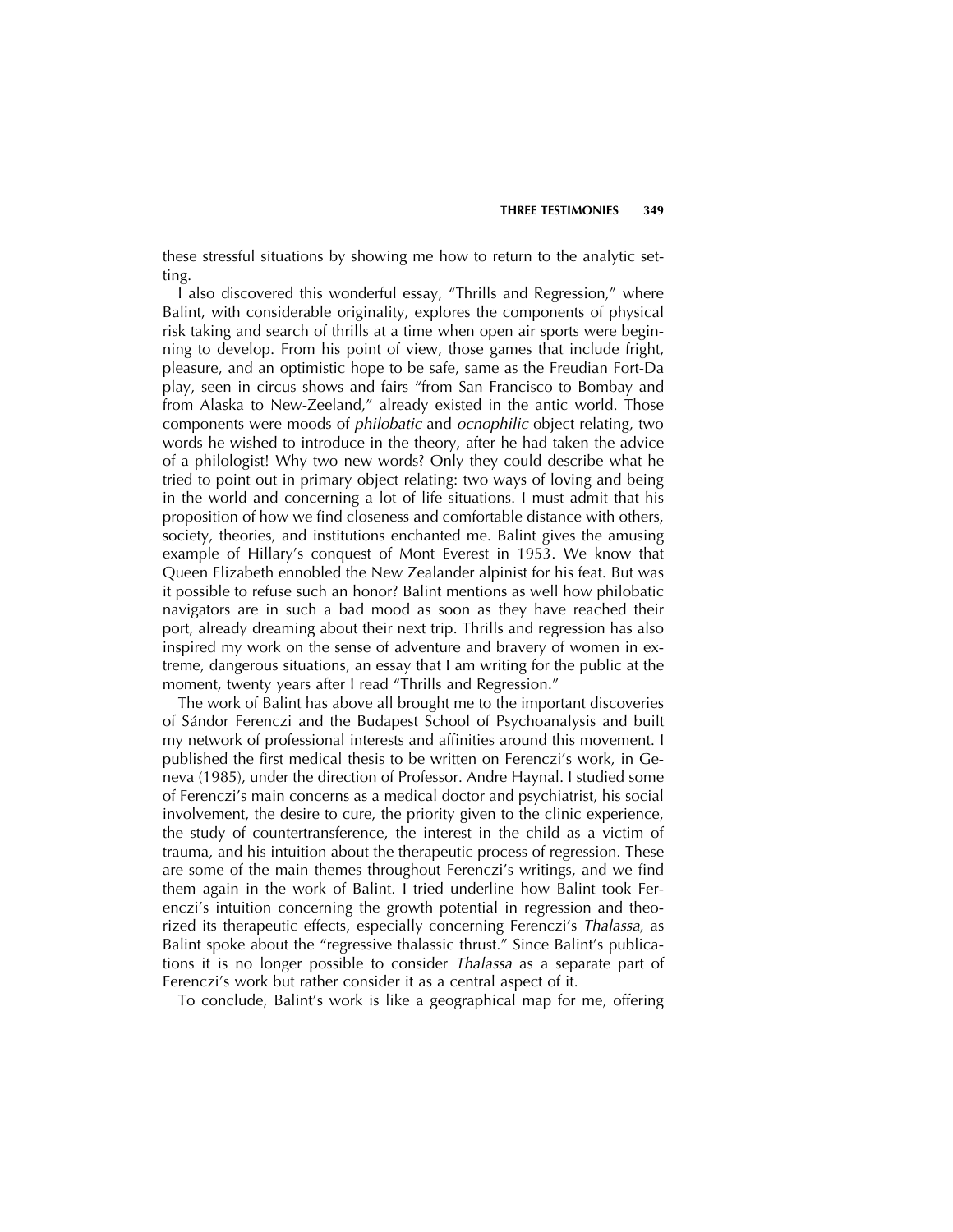#### **350 BENOIˆT, REVERZY, AND SUIED**

solid and elastic landmarks, allowing me to find my orientation in the land of psychoanalysis. Later on, I discovered by chance that a member of the Budapest school had trained one of my analysts, and I am very happy to think that I kept this link alive.

(Translation: Kathleen Kelley-Laine` and Judith Kovacs.)

Catherine Reverzy 2 Rue Mabillon 75006 Paris, France

Bernard Suied is a pediatrist who attended a Balint group for years. He tells here what he gained from this participation.

# **FROM HOSPITAL PEDIATRICS TO A BALINT GROUP: THE STORY OF A JOURNEY**

It all started in the hospital, in a group. My job as an extern, intern, and senior registrar was very gratifying: the presentation of the patients was rigorous, the observations were perfectly described and worded, and approved by the hospital staff headquarters: signs, diagnosis, treatments. The reassurance brought by group practice (a group, already!) suggested that the job was done properly and gave the illusion that one was all powerful. Nothing seemed to weaken this power: neither the cases of patients sent to hospital for nothing nor the symptoms occurring without organic explanation (and cleverly labeled functional, an easy word enabling doctors to do away with a problem and censor a symptom). Besides, this abdication in face of a symptom was granted amnesty by a few aphorisms: If you have the faintest doubt, make a lumbar puncture, just in case. If you suspect a case of appendicitis, however unlikely, a blank laparotomy is better than guilty abstaining. Any acute febrile pain in a knee must be treated as osteomyelitis until evidence is found to the contrary, and so on. There were references to vaguely similar cases: "You have to be really careful with fainting, even if it is short and ordinary. Once I found a pancreatic tumor in an older child," or "Once I treated a child who only had a slightly phlegmy cough, with diarrhea, in fact he suffered from mucoviscidosis." Nobody cared about the personal and medical background of patient or nursing staff.

What shall we say of the excess diagnoses given to doctors, or doctors' children, treated—often on the phone—by colleagues, friends, or relatives?

Am I exposing the excesses of resorting to the technical set in an unfair, archaic, and dangerous way? Certainly not. All I say is that in an emergency, the doctor is often alone, on duty, facing intense parental pressure,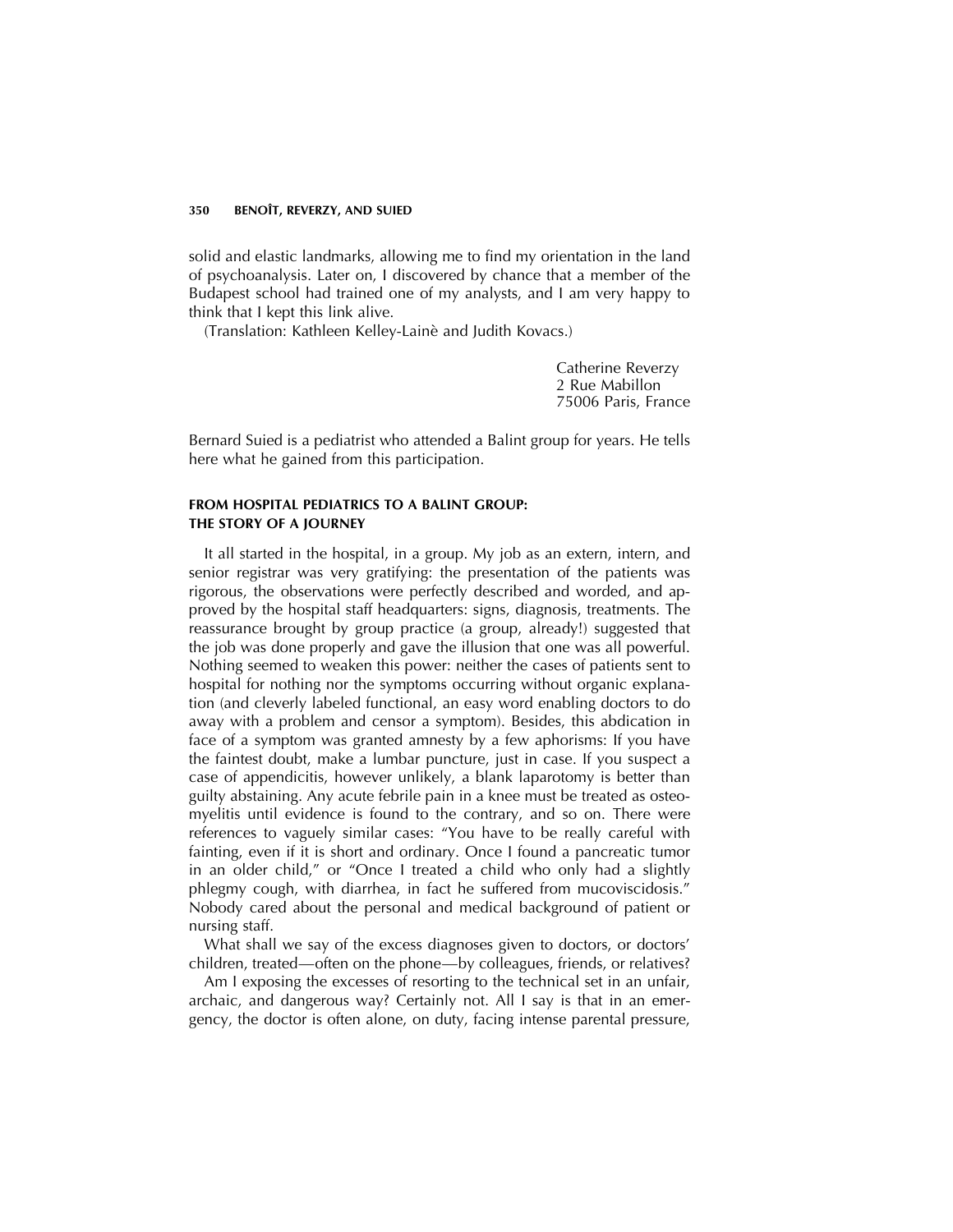alone with the risk of missing the disease. After the emergency, however, the doctor could, and should assess the problem with the general practitioner and the hospital staff. The presenting dysfunction may be due to the history and the demand of the parents (their personal and medical history) or the history of the nursing staff (house doctors or general practitioners), the conditions, and time of the consultation.

Again, without calling into question the dogmas and protocols of medical and postmedical training, I think that the doctor–patient relationship must also be taught because it is an important part of the medical art. Teaching the dynamics of the doctor–patient relationship might improve the results of our medical approach in terms of medical outcomes (and perhaps money), and it might explain some diagnostic wanderings, possibly even some diagnostic mistakes, the latter being more often caused by a misunderstanding, a mishearing than by medical incompetence.

#### **The Doctor–Family Relationship**

This relationship appeared to me as even more important when I set up as a pediatrician in an office in town, alone in the consulting room. There I discovered that those rare illnesses and fascinating cases, not to be neglected of course, represented only a tiny part of my practice. In my consulting room I was to treat ordinary symptoms, even if they appeared negligible to me, because they disturbed and worried the family.

When was I taught to do so? Who taught me the meaning of essential cephalalgia, recurring abdominal pain (without organic anomaly), or the cases or enuresis, twitches, sleep trouble, abnormal behavior at home or at school, when nothing has been found? How can we help and understand overprotective or abdicating parents? How can we answer—or not answer—the fundamental questions they ask after a routine consultation on their way out of the office? "I just wanted to tell you, doctor, that her father is not her real father?" "What can I say to my daughter who is ill?" Or, "Is it really a problem if my son sleeps in my bed and his father in the sittingroom, because he comes home late?" "My daughter has been speaking a lot about death lately, she can't sleep, she eats compulsively, or does not eat anything."

"The role of the paediatrician is to prevent mental illness, if only he knew it." Thus spoke Winnicott, a pediatrician who became an analyst. Is it true? Are we ready; are we prepared for the task? We are not. Academic teaching and later training do not teach us that kind of competence. This is why I felt that I had to take into account the history of the family as well, its dysfunctions, the symbolic place of each of its member, in short a more global assessment in my practice, all the more important as we occupy a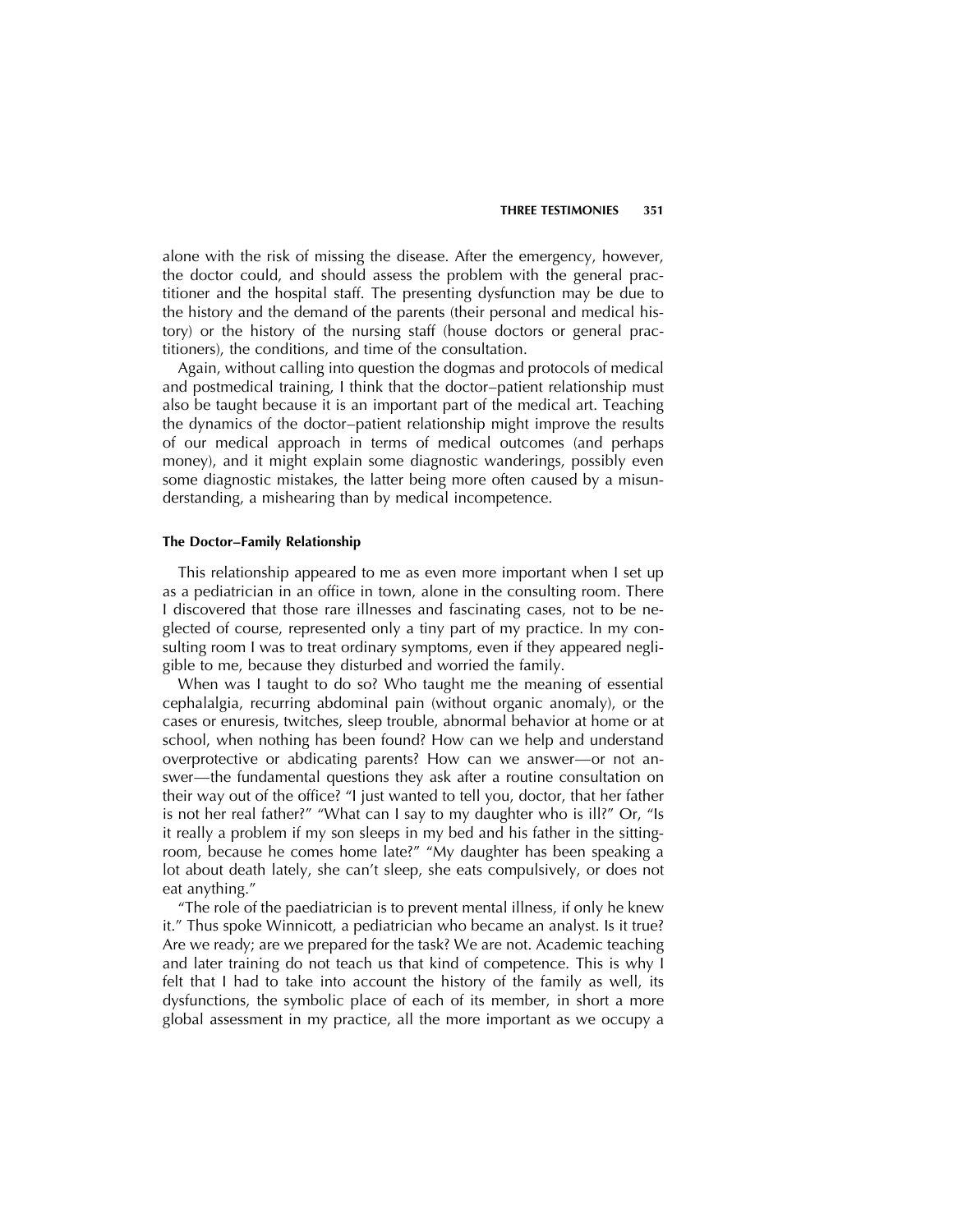#### **352 BENOIˆT, REVERZY, AND SUIED**

privileged place to shoulder the role of family doctor. I wanted to do this without losing sight of the fact that our mission still remains medical care, vaccination, nutrition advice, supervision of the size, weight, and psychomotor development of the child, curing diseases, detecting threatening illnesses, and so forth.

### **Did I Join a Balint Group Because of This Goal?**

Not immediately. I first felt the need to know more about the development of the child and its possible difficulties, so I attended seminars, courses, study groups concerned with pediatric psychiatry. This definitely enlarged my training and enabled me to learn a new language.

And yet, the self-satisfaction that resulted from working with true professionals of the psyche, the psychiatrists, remained theoretical, or, at least, stranger to my daily practice. It flattered my narcissism, but if I was less bored, I did remain just as anxious. What is worse, I thought I was able to find an answer to all the questions asked by the family, and I flung back in their faces other questions or truths that the families were not ready to hear. I was not trained to listening to patients. I did not keep the right distance. I had not taken into account the tranference, the countertranference and all that the Statue of the Commander (my master's at the hospital) had engraved in my way of practicing. I was aware of these difficulties and was reassured by the fact that I shared them with my colleagues, as I joined a Balint group, after a personal psychoanalysis.

## **What Conclusions Can I Draw After 15 Years in a Balint Group?**

I have undoubtedly broken my loneliness and improved the comfort of my consultations. I go on learning and listening better. Is this already the "limited but considerable change" described by Balint? The meetings between nursing staff, pediatrician, and a psychoanalyst as leader gradually emphasize the importance of the doctor–patient relationship, and of listening. Learning how to listen is certainly the most important thing that was facilitated by Balint's reflection: listening to the child who warns of a personal or family dysfunction, to the child as symptom, to the child burdened with a mission or with a question. Listening to the mother and/or the father, who speaks for both parents, or instead of the child, or just to cover the other one's speech. Listening to the nursing staff in his or her positive or negative relationship to that family. Why do I find them competent or incompetent, nice or unpleasant? Why do I fail to understand what they think and what they ask? What aspect of my own history (personal or professional), or their own history, interferes with the consultation at the office?